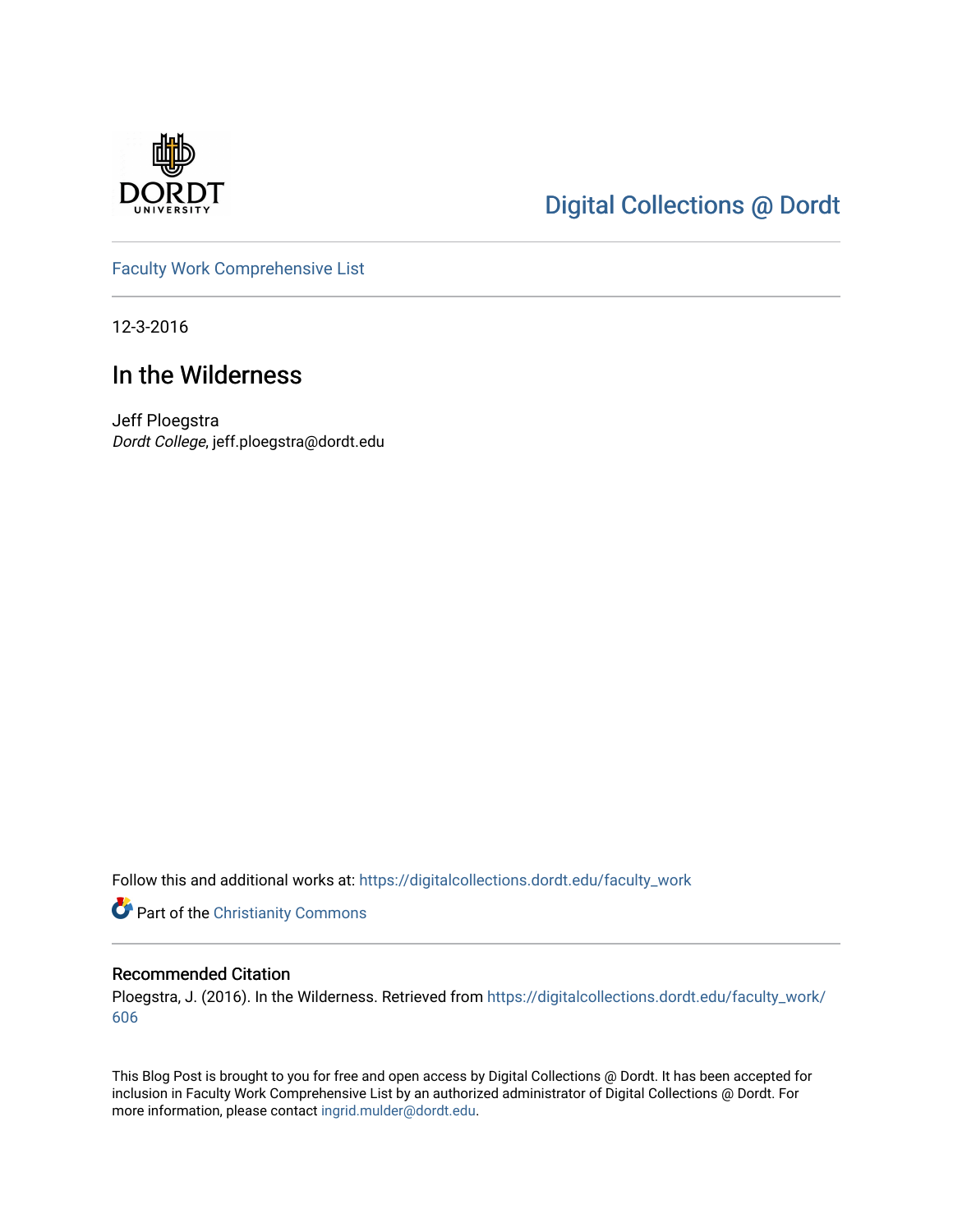### In the Wilderness

#### **Abstract**

"Are you prepared to have the valleys filled in, the mountains made low, all your hiding places removed, and God's glory revealed in you?"

Posting about freedom in Christ from In All Things - an online hub committed to the claim that the life, death, and resurrection of Jesus Christ has implications for the entire world.

<http://inallthings.org/in-the-wilderness/>

#### Keywords

In All Things, lectionary, John the Baptist, wilderness, freedom

#### **Disciplines**

**Christianity** 

#### **Comments**

[In All Things](http://inallthings.org/) is a publication of the [Andreas Center for Reformed Scholarship and Service](http://www.dordt.edu/services_support/andreas_center/) at Dordt [College](http://www.dordt.edu/).